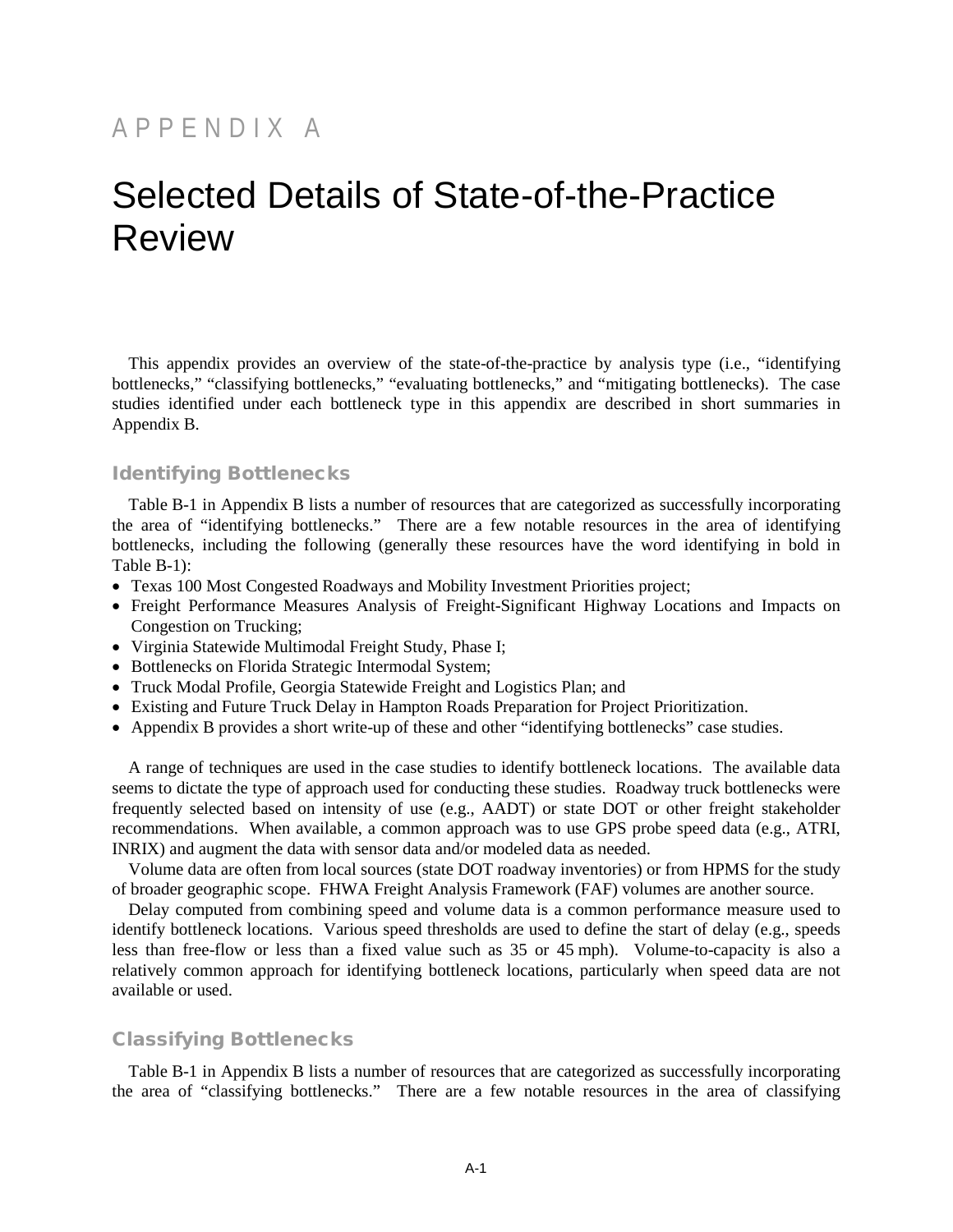bottlenecks, including the following (generally these resources have the word classifying in bold in Table B-1):

- Oregon State Highway Performance Data and Metrics Related to Freight;
- ODOT Region 1 Corridor Bottleneck Operations Study;
- Positioning Hampton Roads for Freight Infrastructure Funding MAP-21 and Beyond;
- Freight bottlenecks in the Upper Midwest: Identification, Collaboration, and Alleviation/Identifying and Characterizing Truck Bottlenecks in the U.S. Mississippi Valley Region;
- An Initial Assessment of Freight Bottlenecks on Highways; and
- Quantifying the Contributing Factors of Traffic Congestion Using Urban Congestion Report Data.

Appendix B provides a short write-up of these and other "classifying bottlenecks" case studies.

Truck bottleneck classification appears to have the least consistency in methods, in part because of the variability in the type of classification schemes used. Some studies classify geometric considerations only, while others classify beyond geometrics (e.g., work zones, weather, etc.). There is not much guidance on how to classify bottlenecks, and many reports refer to bottleneck types, but do not always explain why they were classified as such. Confounding the difficulty of classification is the fact that truck bottleneck causes are often not mutually exclusive.

Many classification efforts focus on identifying interchanges, lane drops, signalized intersections, and steep grades primarily due to data availability. Classification of these causes is often performed with HPMS data (or DOT inventory data). In addition to identifying typical congestion-related (high-delay) bottleneck locations, some studies also investigated other data sources to classify bottlenecks further (i.e., deficient bridge data, low vertical clearances, inadequate lane width, and poor pavement condition). Classification by cause at this level requires numerous data sources.

Another interesting question that arose related to classifying truck bottlenecks is the simple question – "what is the definition of a truck?" There is some question of what FHWA truck classifications should be used to define a truck, depending upon the purpose of the analysis. It appears there is also occasional confusion when the definition of a truck in an MPO model does not match FHWA classifications.

# Evaluating Bottlenecks

Table B-1 in Appendix B lists a number of resources that are categorized as successfully incorporating the area of "evaluating bottlenecks." There are many notable resources in the area of evaluating bottlenecks, and some of them are as follows (generally these resources have the word evaluating in bold in Table B-1):

- Virginia's Statewide Multimodal Freight Study, Phase I;
- Washington Department of Transportation Freight Mobility Plan;
- Using GPS Truck Data to Identify and Rank Bottlenecks in Washington State;
- I-95 Corridor Coalition: Bottleneck Performance in the I-95 Corridor;
- Columbus-Phenix City MPO Congestion Management Process: 2007 Update; and
- Identifying, Anticipating and Mitigating Freight Bottlenecks on Alabama Intersections.

Appendix B provides a short write-up of these and other "evaluating bottlenecks" case studies.

Most resources that identified bottlenecks also evaluated the bottlenecks. As described in the "identifying" section previously, evaluations were often performed based on the available data. Data sources and typical measures were previously discussed in the "identifying" discussion as well.

The most common evaluation measures are average speed, delay (vehicle-hours or vehicle-hours per mile), duration of congestion and reliability. GPS probe data are a common data source for speed data, particularly in the more recent and thorough reporting efforts. It is clear that the ever-improving